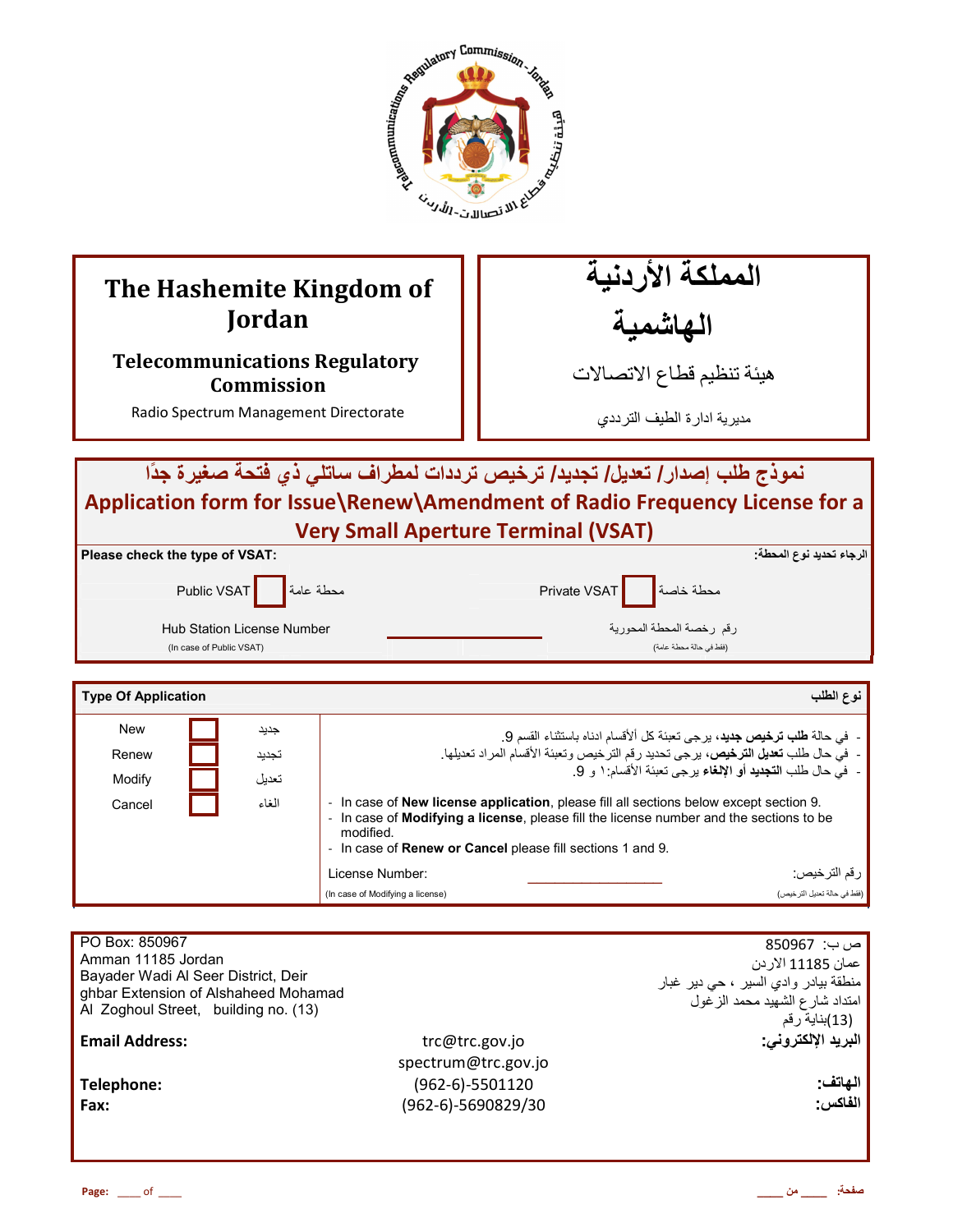

## دائرة إدارة الطيف الترد*دي* **Radio Spectrum Management Department**

نموذج طلب إصدار / تعديل/ تجديد/ ترخيص ترددات لمطراف ساتلي ذي فتحة صغيرة جدًا  **Application form for Issue\Renew\Amendment of Radio Frequency License for a Very Small Aperture Terminal (VSAT)**

ر\*م ر4k 0دم اطFب: **\_\_\_\_\_\_\_\_\_\_\_\_\_\_\_\_\_\_\_\_\_\_** :number Reference Applicant

İ

| 11.                                                                                                                                                                                                                                                        |                                                                                                                                                                                                                                                                                                                                  | Administrative Information (to be filled by Applicant) |                   |                 | معلومات ادارية (تعبأ من قِبل مُقدم الطلب) |                 |
|------------------------------------------------------------------------------------------------------------------------------------------------------------------------------------------------------------------------------------------------------------|----------------------------------------------------------------------------------------------------------------------------------------------------------------------------------------------------------------------------------------------------------------------------------------------------------------------------------|--------------------------------------------------------|-------------------|-----------------|-------------------------------------------|-----------------|
| 1.1                                                                                                                                                                                                                                                        | اسم المرخص له / Licensee Name                                                                                                                                                                                                                                                                                                    |                                                        |                   |                 |                                           |                 |
| رمز المستخدم / User ID<br>1.2<br>(Fill "Applicant Identification form", in case you are a new applicant or you do not have<br>your User ID) /<br>(الرجاء تعبئة "طلب تحديد هوية مقدم الطلب " في حال كنت تقدم طلب لأول مرة أو لا تعرف رمز المستخدم الخاص بك) |                                                                                                                                                                                                                                                                                                                                  |                                                        |                   |                 |                                           |                 |
| 1.3<br>الشخص المخول بالتوقيع / Authorized Person                                                                                                                                                                                                           |                                                                                                                                                                                                                                                                                                                                  |                                                        |                   |                 |                                           |                 |
| 1.4                                                                                                                                                                                                                                                        | المسؤول التقني / Technical Contact                                                                                                                                                                                                                                                                                               |                                                        |                   |                 |                                           |                 |
|                                                                                                                                                                                                                                                            | أتعهد بأن المعلومات المذكورة في هذا الطلب وأيّ معلومات أخرى مرفقة به، هي معلومات صحيحة. كما أنني أتعهد بأنني اطلعت على جميع القوانين والقرارات والشروط<br>المنظمة للترخيص الراديوي والتي يجب على الالتزام بها لحين صدور هذا الترخيص.                                                                                             |                                                        |                   |                 |                                           |                 |
|                                                                                                                                                                                                                                                            | I certify that the information on this form and any other information given in support of this application are correct. I also certify that I<br>have read the TRC Regulations and the licensing terms and conditions Specified by the TRC which I shall abide by throughout the<br>process until issuance of the radio license. |                                                        |                   |                 |                                           |                 |
|                                                                                                                                                                                                                                                            |                                                                                                                                                                                                                                                                                                                                  |                                                        |                   |                 |                                           |                 |
|                                                                                                                                                                                                                                                            | Date Of Submission:                                                                                                                                                                                                                                                                                                              |                                                        | تاريخ تقديم الطلب | Signature/Seal: |                                           | التو قيع/الختم: |
|                                                                                                                                                                                                                                                            |                                                                                                                                                                                                                                                                                                                                  | dd / mm / yyyy                                         |                   |                 |                                           |                 |

| For Administrative use Only<br>2. |                                                                                        |                |                    | للاستخدام الاداري فقط |          |
|-----------------------------------|----------------------------------------------------------------------------------------|----------------|--------------------|-----------------------|----------|
| 2.1                               | المرجع /TRC Reference Number                                                           |                |                    |                       |          |
| 2.2                               | Name of TRC Employee who received the application/<br>إسم موظف الهيئة الذي استلم الطلب |                |                    |                       |          |
| Date of Application<br>receipt:   |                                                                                        | dd / mm / yyyy | تاريخ استلام الطلب | Signature:            | التوقيع: |

| 3.  | <b>Earth Station Geographical Information</b> | معلومات جغرافية عن المحطة الأرضية<br>$\mathbf{r}$ |
|-----|-----------------------------------------------|---------------------------------------------------|
| 3.1 | Site name / اسم الموقع / Site name            |                                                   |
| 3.2 | خط الطول / Longitude                          | Ε<br>Min.<br>Sec.<br>Deg.                         |
| 3.3 | خط العرض/ Latitude                            | N<br>Min.<br>Deg.<br>Sec.                         |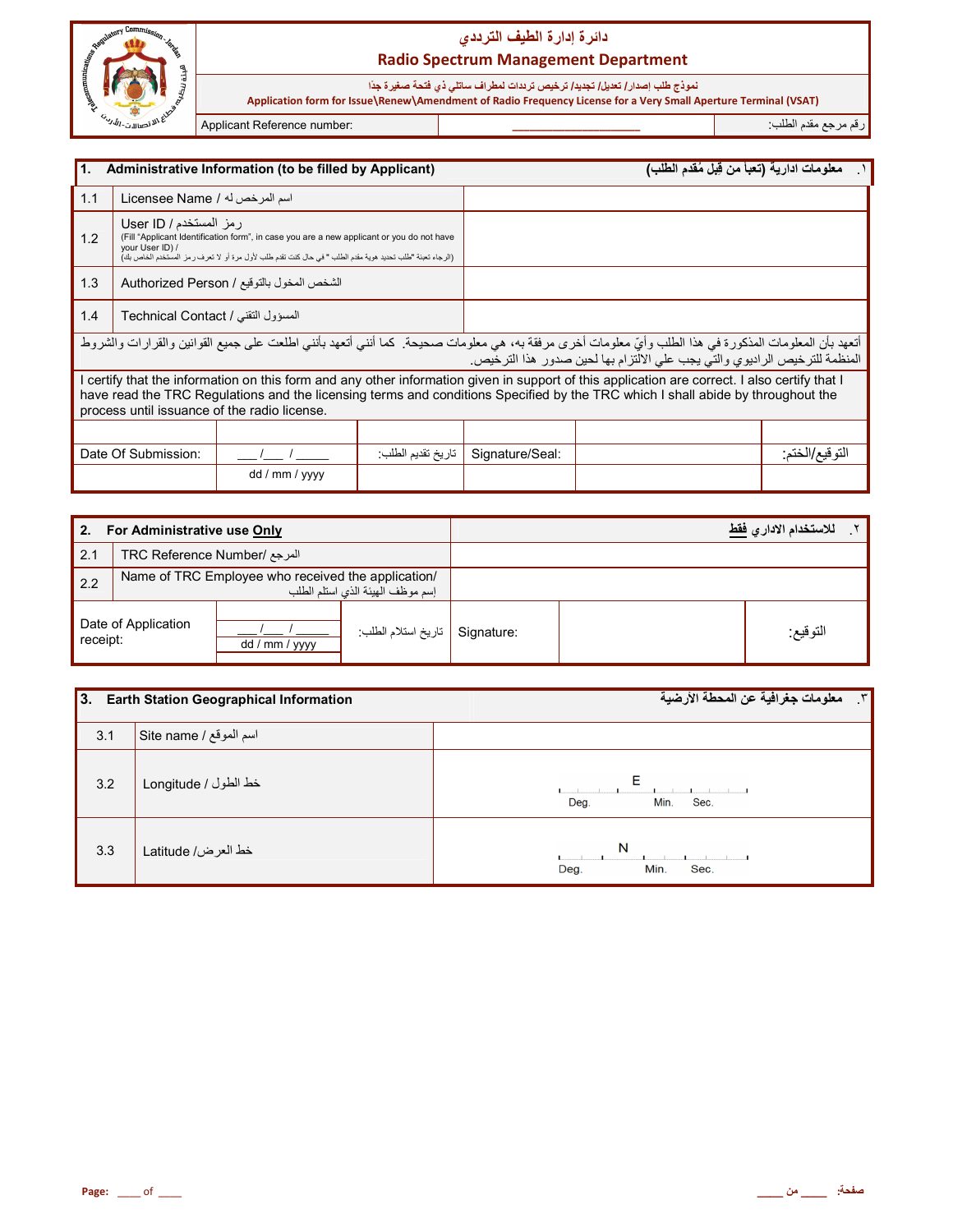

## دائرة إدارة الطيف الترددي **Radio Spectrum Management Department**

نموذج طلب إصدا*ر |* تعديل/ تجديد/ ترخيص ترددات لمطراف ساتلي ذي فتحة صغيرة جدًا<br>Application form for Issue\Renew\Amendment of Radio Frequency License for a Very Small Aperture Terminal (VSAT)

Applicant Reference number:

رقم مرجع مقدم الطلب

| 14. | <b>Satellite Information</b>                                 |                                    | ٤ _   معلومات عن القمر الصناعي                                           |
|-----|--------------------------------------------------------------|------------------------------------|--------------------------------------------------------------------------|
| 4.1 | دوع القمر الصناعي / Type of Satellite                        | ثابت بالنسبة للأرض Geostationary [ | <b>Non</b><br>غير ثابت بالنسبة <mark>.</mark><br>للأر ض<br>Geostationary |
| 4.2 | اسم القمر الصناعي / Satellite Name                           |                                    |                                                                          |
| 4.3 | مشغل القمر الصناعي /Satellite Operator                       |                                    |                                                                          |
| 4.4 | الموقع / Satellite Orbital Position<br>المداري للقمر الصناعي |                                    |                                                                          |

| 5.  | Antenna details                                                                             |                                  | $\bullet$<br>تفاصيل الهواني |
|-----|---------------------------------------------------------------------------------------------|----------------------------------|-----------------------------|
| 5.1 | الشركة المصنِّعة / Manufacturer                                                             |                                  |                             |
| 5.2 | الطراز / Model                                                                              |                                  |                             |
| 5.3 | إرتفاع الهوائي فوق سطح الأرض / (Antenna Height (m                                           |                                  |                             |
| 5.4 | Antenna Height above the mast base (m) / ارتفاع /<br>المهوائي عن قاعدة البرج أو العامود (م) |                                  |                             |
| 5.5 | كيفية تثبيت الهوائي / Antenna Mounting type                                                 | Green Field<br><b>Wall Mount</b> | Rooftop<br>Indoor Solution  |
| 5.6 | Antenna Diameter (m) / قطر الهوائي                                                          |                                  |                             |
| 5.7 | Antenna Beamwidth (deg) / عرض إشعاع الهوائي                                                 |                                  |                             |
| 5.8 | TX Antenna Isotropic Gain (dBi) / كسب هوائي الإرسال                                         |                                  |                             |

| 6.  | <b>Equipment details</b>                                | تفاصيل الأجهزة |
|-----|---------------------------------------------------------|----------------|
| 6.1 | الشركة المصنِّعة / Manufacturer                         |                |
| 6.2 | الطراز / Model ا                                        |                |
| 6.3 | Frequency range (MHz) / نطاق التردد /                   |                |
| 6.4 | الحد الأقصى لقوة الارسال / [Max. Transmitting Power [W] |                |
| 6.5 | نوع التضمين / Modulation Type                           |                |
| 6.6 | الحساسية / Sensitivity [dBm]                            |                |
| 6.7 | Erotection Ratio [dB] / نسبة الحماية /                  |                |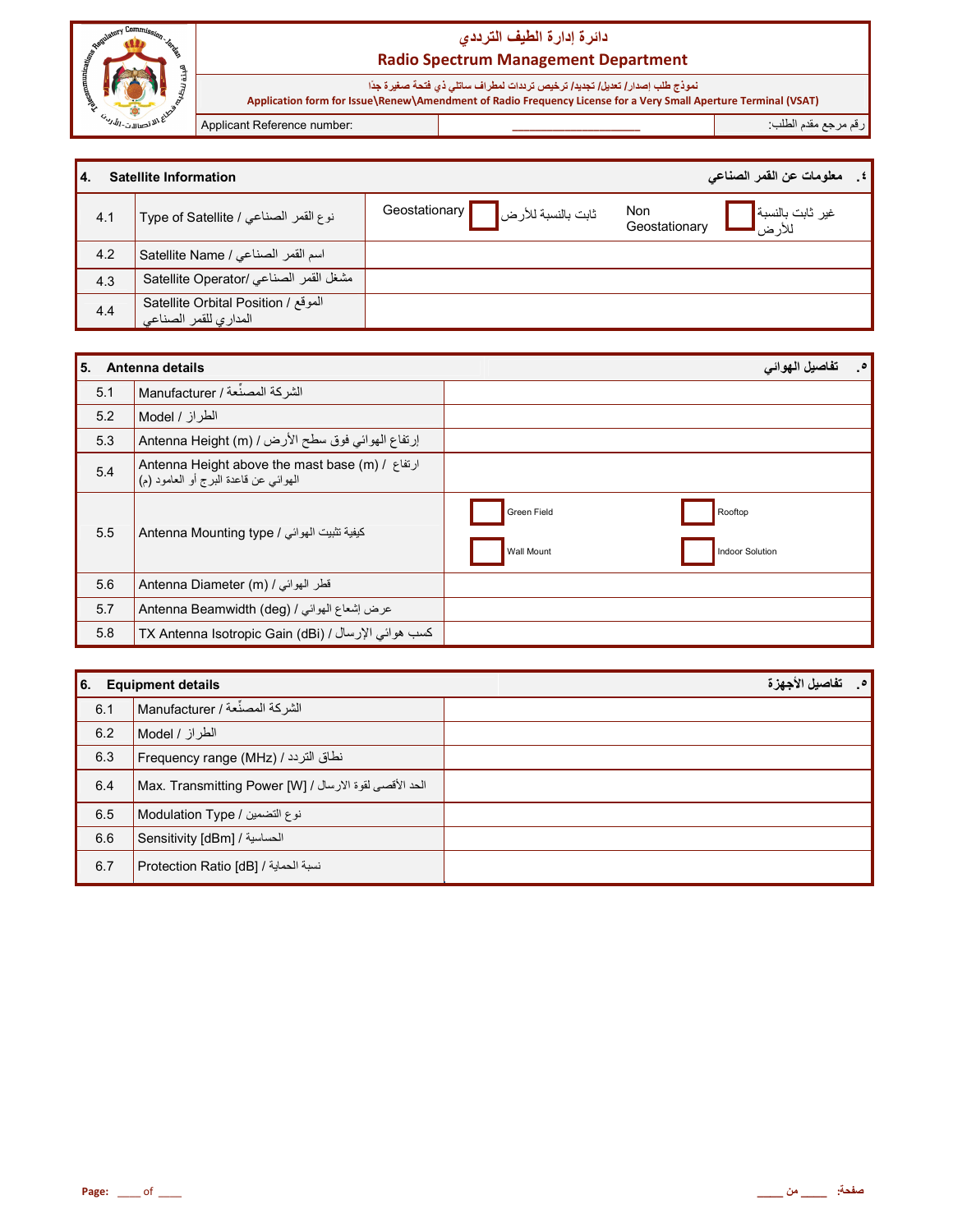

Please fill one separate sheet for each Tx or Rx beam.

يرجى تعبئة ورقة منفصلة لكل أشعة إرسال أو إستقبال

| 17. | TX/ Rx Beam                                                     | ٧. أشعة الارسال والاستقبال                                                                                                                                                                                             |
|-----|-----------------------------------------------------------------|------------------------------------------------------------------------------------------------------------------------------------------------------------------------------------------------------------------------|
|     | Beam Type Tx/Rx                                                 | ارسال<br>استقبال <mark>ا</mark><br>Rx<br>Tx                                                                                                                                                                            |
| 7.1 | Beam Designation / تسمية الشعاع                                 |                                                                                                                                                                                                                        |
| 7.2 | Accessible Bandwidth (MHz) / عرض /<br>النطاق الممكن النفاذ إليه |                                                                                                                                                                                                                        |
| 7.3 | الاستقطاب / Polarization                                        | CR - Right hand circular or<br>CL - Left hand circular or indirect<br>D - Dual<br>indirect<br>H - Horizontal Linear<br>M - Mixed<br>L - Linear<br>SR - Right hand slant<br>SL - Left hand slant<br>V - Vertical linear |
| 7.4 | Nature of Service                                               |                                                                                                                                                                                                                        |
| 7.5 | Class of station                                                |                                                                                                                                                                                                                        |

| l 8.<br><b>Beam Frequency (ies)</b>                | عترددات الحزمة<br>$\Lambda$ |                            |                                                               |                                                                  |
|----------------------------------------------------|-----------------------------|----------------------------|---------------------------------------------------------------|------------------------------------------------------------------|
| Center Frequency of<br><b>Accessible Bandwidth</b> | Necessary<br>bandwidth      | Designation of<br>Emission | Peak Envelope Power<br>(To be filled only in case of Tx beam) | Carrier to Noise ratio<br>(To be filled only in case of Rx beam) |
|                                                    |                             |                            |                                                               |                                                                  |
|                                                    |                             |                            |                                                               |                                                                  |
|                                                    |                             |                            |                                                               |                                                                  |
|                                                    |                             |                            |                                                               |                                                                  |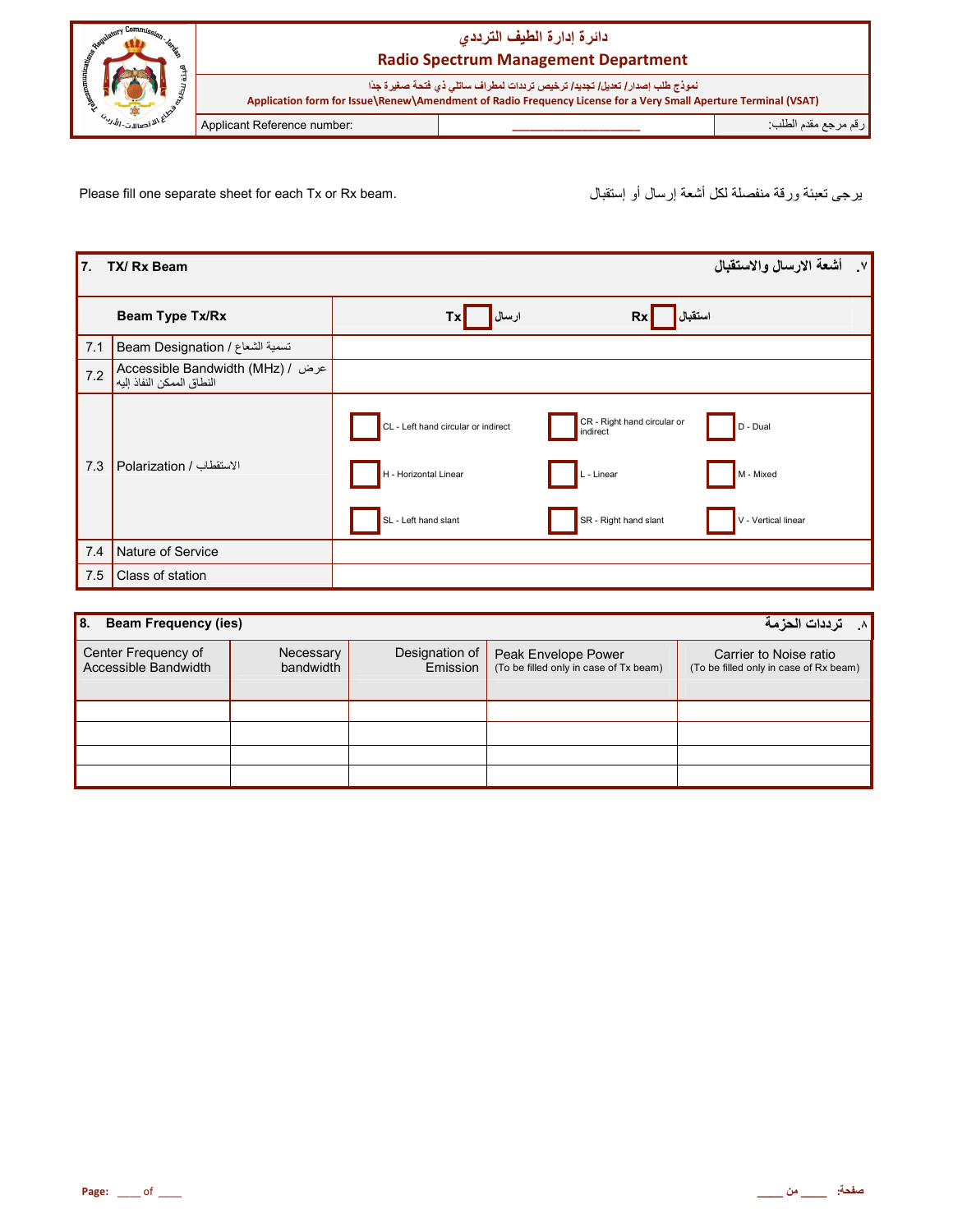

## دائرة إدارة الطيف الترددي **Radio Spectrum Management Department**

نموذج طلب إصدار/ تعليل/ تجديد/ ترخيص ترددات لمطراف ساتلي ذي فتحة صغيرة جدًا<br>Application form for Issue\Renew\Amendment of Radio Frequency License for a Very Small Aperture Terminal (VSAT)

Applicant Reference number:

رقم مرجع مقدم الطلب:

|      | 9. License(s) List                     |                 | ٩. قائمة التراخيص                   |
|------|----------------------------------------|-----------------|-------------------------------------|
|      | (fill only in case of Renew or Cancel) |                 | (تعبأ فقط في حالة التجديد أو الغاء) |
|      | 9.1                                    | 9.2             |                                     |
| $\#$ | License Number/                        | Date of Expiry/ |                                     |
|      | رقم الترخيص                            |                 | تاريخ انتهاء الصلاحية               |
|      |                                        | $1 - 1$         |                                     |
|      |                                        |                 |                                     |
|      |                                        |                 |                                     |
|      |                                        |                 |                                     |
|      |                                        |                 |                                     |
|      |                                        |                 |                                     |
|      |                                        |                 |                                     |
|      |                                        |                 |                                     |
|      |                                        |                 |                                     |
|      |                                        |                 |                                     |
|      |                                        |                 |                                     |
|      |                                        |                 |                                     |
|      |                                        |                 |                                     |
|      |                                        |                 |                                     |
|      |                                        |                 |                                     |
|      |                                        |                 |                                     |
|      |                                        |                 |                                     |
|      |                                        |                 |                                     |
|      |                                        |                 |                                     |
|      |                                        |                 |                                     |
|      |                                        |                 |                                     |
|      |                                        |                 |                                     |
|      |                                        |                 |                                     |
|      |                                        |                 |                                     |
|      |                                        |                 |                                     |
|      |                                        | $\prime$        |                                     |

#### Remarks:

If needed please use more than one copy of this page.  $\sim$